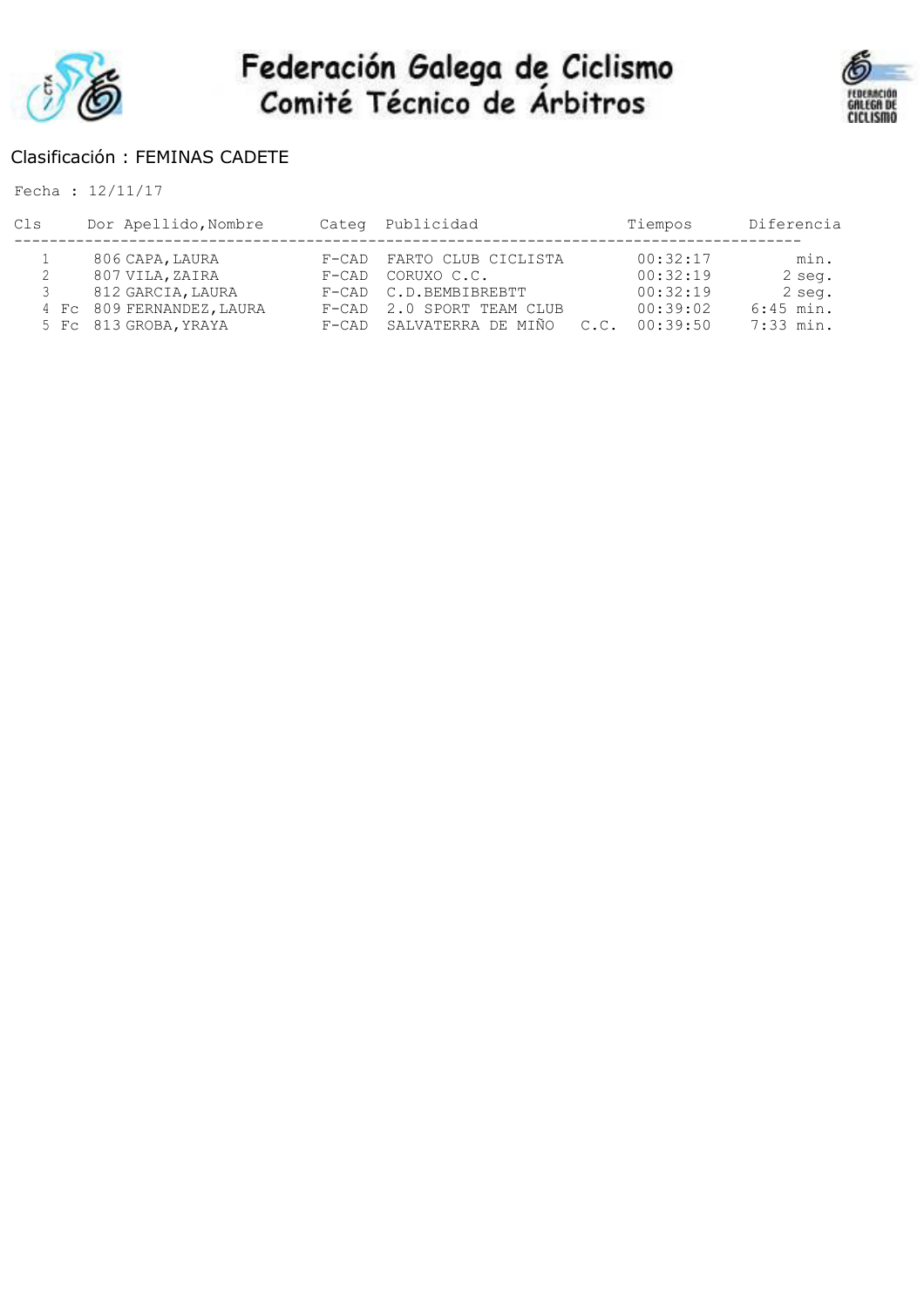



### Clasificación : CADETES

| Cls            | Dor Apellido, Nombre     | Categ   | Publicidad                       | Tiempos  | Diferencia  |
|----------------|--------------------------|---------|----------------------------------|----------|-------------|
| $\mathbf{1}$   | 627 FERNANDEZ, JORGE     | $CAD-2$ | CORUXO C.C.                      | 00:25:31 |             |
| $\overline{2}$ | 608 RODRIGUEZ, MIGUEL    | $CAD-1$ | PONTEAREAS C.C.                  | 00:25:43 | 12 seg.     |
| 3              | 620 MONTES, XOEL         | $CAD-2$ | <b>AVANZA</b><br>A.D.            | 00:26:21 | $50$ seg.   |
| $\overline{4}$ | 615 RODRIGUEZ, FABIAN    | $CAD-1$ | CAMBRE<br>C.C.                   | 00:26:51 | $1:20$ min. |
| 5              | 601 LEMA, MARCO NUBE     | $CAD-2$ | ACADEMIA POSTAL-ACTYON-MA        | 00:27:09 | $1:38$ min. |
| 6              | 618 FERNANDEZ, DAVID     | $CAD-2$ | AVANZA<br>A.D.                   | 00:27:09 | $1:38$ min. |
| 7              | 628 LOPEZ, ADRIAN        | $CAD-2$ | COMPOSTELANO<br>C.C.             | 00:27:13 | $1:42$ min. |
| $\,8\,$        | 613 VARELA, ARON         | $CAD-2$ | COMPOSTELANO<br>C.C.             | 00:27:22 | $1:51$ min. |
| 9              | 606 RODRIGUEZ, RAUL      | $CAD-2$ | REDONDELA E.C.                   | 00:27:42 | $2:11$ min. |
| 10             | 612 CARRIL, ANXO         | $CAD-1$ | CORUXO C.C.                      | 00:27:42 | $2:11$ min. |
| 11             | 602 FERNANDEZ, BRAIS     | $CAD-2$ | MACEDA C.C.                      | 00:27:42 | $2:11$ min. |
| 12             | 625 RODRIGUEZ, AARON     | $CAD-2$ | <b>ESMELLE</b><br>$\mathbb{C}$ . | 00:27:42 | $2:11$ min. |
| 13             | 617 DE LA, DIEGO         | $CAD-2$ | CAMBRE<br>C.C.                   | 00:27:42 | $2:11$ min. |
| 14             | 626 MENDEZ, LUIS         | $CAD-1$ | O ROSAL C.C.                     | 00:27:46 | $2:15$ min. |
| 15             | 611 RODRIGUEZ, PABLO     | $CAD-1$ | CORUXO C.C.                      | 00:27:46 | $2:15$ min. |
| 16             | 609 ALVAREZ, IAGO        | $CAD-2$ | O ROSAL<br>C.C.                  | 00:27:46 | $2:15$ min. |
| 17             | 621 LORENZO, SERGIO      | $CAD-1$ | AVANZA<br>A.D.                   | 00:29:10 | 3:39 min.   |
| 18             | 629 LOPEZ, YAGO          | $CAD-1$ | COMPOSTELANO<br>C.C.             | 00:29:54 | $4:23$ min. |
| 19             | 605 PIÑEIRA, SERGIO      | $CAD-2$ | SALVATERRA DE<br>MIÑO<br>C.C.    | 00:30:31 | $5:00$ min. |
| 20             | 604 GROBA, YERAY         | $CAD-1$ | SALVATERRA DE MIÑO<br>C.C.       | 00:30:31 | $5:00$ min. |
| 21             | 616 MACEIRAS, PABLO      | $CAD-1$ | <b>CAMBRE</b><br>C.C.            | 00:32:10 | $6:39$ min. |
| 22             | 633 CAETANO, MARCOS      | $CAD-2$ | COMPOSTELANO<br>C.C.             | 00:32:10 | $6:39$ min. |
| 23             | Fc 630 VAZQUEZ, BRAIS    | $CAD-1$ | MACEDA C.C.                      | 00:33:57 | $8:26$ min. |
| 24             | Fc 607 GOMEZ, BORJA      | $CAD-2$ | PONTEAREAS C.C.                  | 00:33:57 | $8:26$ min. |
| 25             | FC 631 LUEIRO, PABLO     | $CAD-2$ | C.C.<br>PADRONES                 | 00:43:01 | 17:30 min.  |
| 26             | Fc 624 DORRIO, MANUEL    | $CAD-2$ | <b>ESMELLE</b><br>$\mathsf{C}$ . | 00:43:01 | 17:30 min.  |
| 27             | FC 622 LENDOIRO, ALBERTO | $CAD-1$ | BETANZOS C.C.                    | 00:43:01 | 17:30 min.  |
|                |                          |         |                                  |          |             |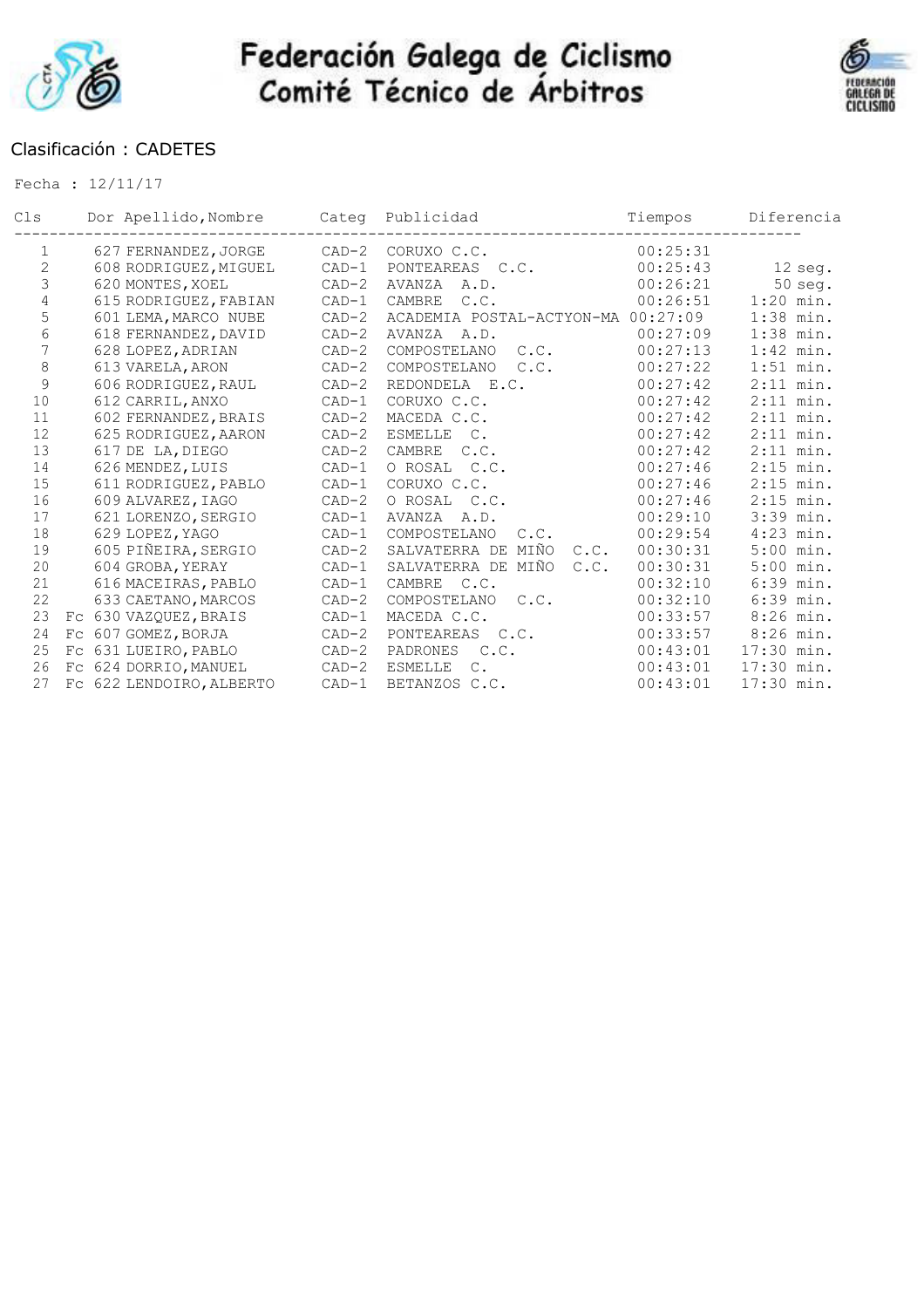



### Clasificación : MASTER 50-60

| Cls | Dor Apellido, Nombre      | Categ   | Publicidad                       | Tiempos  | Diferencia          |
|-----|---------------------------|---------|----------------------------------|----------|---------------------|
|     | 507 CASTRO, MARIO         | MA-50   | PADRONES C.C.                    | 00:44:57 |                     |
| 2   | 516 MAGARIÑOS, JOSE MARIA | $MA-50$ | CONDADO BIKE ASOC.<br>DEPORT     | 00:45:44 | $47$ seg.           |
| 3   | 514 CASTRO, MANUEL        | $MA-50$ | BARBANZABIKE C.                  | 00:46:05 | $1:08$ min.         |
| 4   | 503 LAGO, JAVIER          | MA-50   | SPOL C.C.                        | 00:46:19 | $1:22$ min.         |
| 5   | 505 RODRIGUEZ, MARCIAL    | $MA-50$ | OUEBICI-MARCISPORT<br>$C$ .      | 00:46:19 | $1:22$ min.         |
| 6   | 513 LOPEZ, FRANCISCO JA   | MA-50   | BETANZOS C.C.                    | 00:47:02 | $2:05$ min.         |
|     | 512 GOMEZ, MANUEL         | MA-50   | BICI VERDE<br>C.C.               | 00:47:44 | $2:47$ min.         |
| 8   | 508 VAZOUEZ, ENRIOUE      | MA-50   | MONTE XALO<br>P.C.               | 00:48:14 | $3:17$ min.         |
| 9   | 501 DE LA, JAVIER         | MA-50   | NORINVER CYCLING TEAM            | 00:48:29 | $3:32$ min.         |
| 10  | 520 FELIPEZ, JESUS        | MA-50   | LARACHA<br>C.C.                  | 00:49:17 | $4:20$ min.         |
| 11  | 518 ARIZNAVARRETA, Lorenz | $MA-50$ | LA FUGA CAFE GRUPETTA            | 00:50:50 | $5:53$ min.         |
| 12  | 511 REY, JUAN ALFONSO     | $MA-50$ | CONDADO BIKE ASOC. DEPORT        | 00:51:12 | $6:15$ min.         |
| 13  | 521 DORRIO, MANUEL        | $MA-50$ | <b>ESMELLE</b><br>$\mathsf{C}$ . | 00:51:22 | $6:25$ min.         |
| 14  | 515 GONZALEZ, JOSE MANUEL | $MA-50$ | ACADEMIA POSTAL-ACTYON-MA        | 00:52:37 | $7:40$ min.         |
| 15  | 504 SOLORZANO, FRANCISCO  | $MA-50$ | OUINTENA P.C.                    | 00:54:53 | $9:56 \text{ min.}$ |
| 16  | Fc 524 RODRIGUEZ, Pedro   | MA-60   | O PINO MONTAEVAI C.C.            | 01:00:10 | 15:13 min.          |
| 17  | Fc 506 GOMEZ, RICARDO     | $MA-50$ | PONTEAREAS<br>C.C.               | 01:00:10 | 15:13 min.          |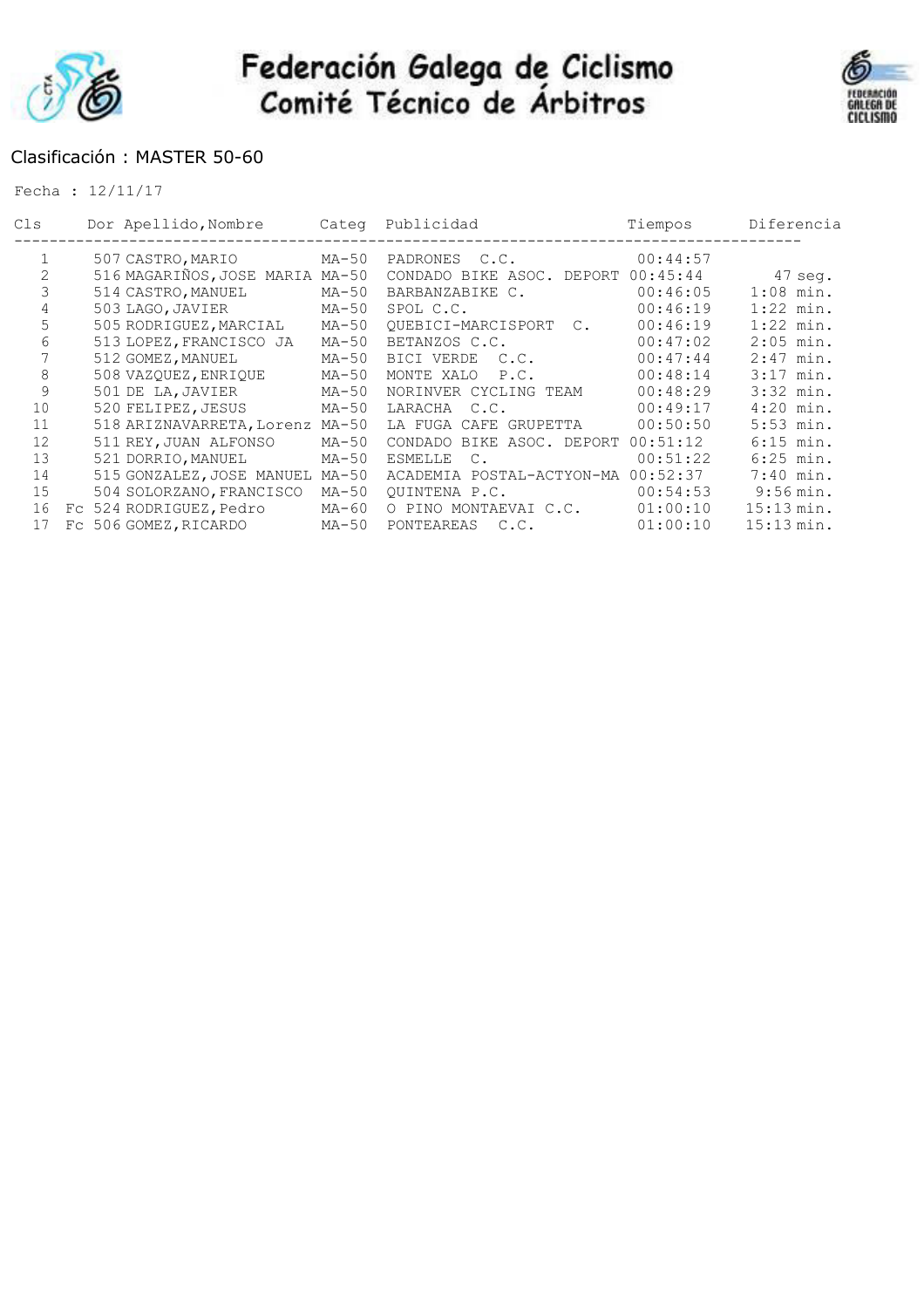



### Clasificación : MASTER 40

| Cls            | Dor Apellido, Nombre Categ      | . _ _ _ _ _ _ _ _ _ _ _ _ _ _ | Publicidad                         | Tiempos           | Diferencia  |
|----------------|---------------------------------|-------------------------------|------------------------------------|-------------------|-------------|
| 1              | 402 BELLO, JUAN                 | $MA-40$                       | ASOCIACION GALEGA DE CICL 00:39:05 |                   |             |
| $\mathbf{2}$   | 401 ARMADA, MANUEL              | $MA-40$                       | ASOCIACION GALEGA DE CICL 00:39:24 |                   | $19$ seq.   |
| $\mathfrak{Z}$ | 423 SABORIDO, JUAN JOSE         | $MA-40$                       | C.C.<br>PADRONES                   | 00:39:34          | $29$ seg.   |
| $\overline{4}$ | 413 TRASBACH, ALEJANDRO         | $MA-40$                       | RACING CYCLING TEAM G.D.           | 00:39:34          | $29$ seg.   |
| 5              | 486 CARBALLEIRO, JESUS          | $MA-40$                       | ASOCIACION GALEGA DE CICL 00:40:03 |                   | 58 seg.     |
| 6              | 412 REY, XAN                    | $MA-40$                       | REY CLUBE CICLISTA                 | 00:40:03          | 58 seg.     |
| $\overline{7}$ | 460 PAZOS, JOSE ANTONIO         | $MA-40$                       | CLUB CICLISTA CAMBRE CAEI 00:40:03 |                   | 58 seg.     |
| $\,8\,$        | 433 VALE, MARCOS                | $MA-40$                       | GRAFICAS LAR P.C.                  | 00:40:50          | $1:45$ min. |
| $\mathsf 9$    | 439 FERNANDEZ, JORGE            | $MA-40$                       | EUMEBIKE TEAM E.T. C.              | 00:40:50          | $1:45$ min. |
| 10             | 421 VIDAL, CARLOS IVAN          | $MA-40$                       | AUTRONIC-CLUB CICLISTA VI 00:40:50 |                   | $1:45$ min. |
| 11             | 497 RODRIGUEZ, RUBEN            | $MA-40$                       | COLLOTO C.C.                       | 00:41:52          | $2:47$ min. |
| 12             | 468 REY, MIGUEL                 | $MA-40$                       | ARTEIXO-MB3<br>C.C.                | 00:41:52          | $2:47$ min. |
| 13             | 704 MUÑOZ, FRANCISCO            | $MA-40$                       | GRAFICAS LAR P.C.                  | 00:41:52          | $2:47$ min. |
| 14             | 415 BARREIRO, JOSE              | $MA-40$                       | PUNTA FONDON ASOCIACION D 00:41:52 |                   | $2:47$ min. |
| 15             | 428 AGRA, XACOB                 | $MA-40$                       | MASTER DA LOURIÑA C.               | 00:41:53          | $2:48$ min. |
| 16             | 487 ALVAREZ, GUILLERMO          | $MA-40$                       | CONDADO BIKE ASOC. DEPORT 00:41:53 |                   | $2:48$ min. |
| 17             | 485 RODRIGUEZ, DAVID            | $MA-40$                       | VIGO MASTER CLUB                   | 00:42:15          | $3:10$ min. |
| 18             | 440 FREIRE, MARCOS              | $MA-40$                       | EUMEBIKE TEAM E.T. C.              | 00:42:30          | $3:25$ min. |
| 19             | 454 NUÑEZ, PEDRO                | $MA-40$                       | BETANZOS C.C.                      | 00:42:30          | $3:25$ min. |
| 20             | 406 LOPEZ, MANUEL               | $MA-40$                       | ASOCIACION GALEGA DE CICL 00:42:30 |                   | $3:25$ min. |
| 21             | 407 PERILLE, DAVID              | $MA-40$                       | ARTEIXO-MB3<br>C.C.                | 00:42:34          | 3:29 min.   |
| 22             | 451 BARCIELA, MANUEL            | $MA-40$                       | C.A.R ASOCIACION DEPO              | 00:42:34          | 3:29 min.   |
| 23             | 463 COUÑAGO, JOSE ANGEL         | $MA-40$                       | C.C.<br>DE LA FUENTE               | 00:42:34          | 3:29 min.   |
| 24             | 482 LOPEZ, FRANCISCO XA         | $MA-40$                       | MTC TEAM C.                        | 00:42:51          | $3:46$ min. |
| 25             | 449 CASANOVA, JAVIER            | $MA-40$                       | CAMBRE<br>C.C.                     | 00:42:51          | $3:46$ min. |
| 26             | 430 ALVAREZ, OSCAR              | $MA-40$                       | IN SITU C.C.                       | 00:43:28          | $4:23$ min. |
| 27             | 453 CARRIZO, MIGUEL             | $MA-40$                       | BICI VERDE<br>C.C.                 | 00:43:28          | $4:23$ min. |
| 28             | 457 PEREIRA, ISMAEL             | $MA-40$                       | AVANZA A.D.                        | 00:43:28          | $4:23$ min. |
| 29             | 403 GONZALEZ, MARCOS            | $MA-40$                       | ASOCIACION GALEGA DE CICL 00:43:28 |                   | $4:23$ min. |
| 30             | 432 GREGORES, MANUEL            | $MA-40$                       | GUILLADE C C.                      | 00:44:02          | $4:57$ min. |
| 31             | 461 PEREIRO, JOSE MANUEL MA-40  |                               | $\mathbb{C}$ .<br>VAGALUME         | 00:44:02          | $4:57$ min. |
| 32             | 443 FERNANDEZ, LUIS ALBER MA-40 |                               | CODIGO ATLANTICO G.C.              | 00:44:18          | $5:13$ min. |
| 33             | 442 MARTINEZ, XAVIER            | $MA-40$                       | DE LA FUENTE<br>C.C.               | 00:44:31          | $5:26$ min. |
| 34             | 477 CORRAL, LUIS ANTONIO        | $MA-40$                       | CAIMANES BETANZOS                  | C. BTT $00:45:00$ | $5:55$ min. |
| 35             | 405 GRANDAL, ADRIANO            | $MA-40$                       | ASOCIACION GALEGA DE CICL 00:45:00 |                   | $5:55$ min. |
| 36             | 408 SAAVEDRA, JOSE ANTONI MA-40 |                               | C.C.<br>VILALBA-AS PONTES          | 00:45:00          | $5:55$ min. |
| 37             | 465 IGLESIAS, ANGEL             | $MA-40$                       | BICI O CON<br>$\mathbb{C}$ .       | 00:45:00          | $5:55$ min. |
| 38             | 447 GESTAL, JOSE DAVID          | $MA-40$                       | CAMBRE<br>C.C.                     | 00:45:25          | $6:20$ min. |
| 39             | 474 BRANDARIZ, JULIO            | $MA-40$                       | MONTE XALO<br>P.C.                 | 00:45:25          | $6:20$ min. |
| 40             | 462 PEREZ, ALBERTO CARL         | $MA-40$                       | VAGALUME<br>$\mathbb{C}$ .         | 00:45:31          | $6:26$ min. |
| 41             | 420 MARTINEZ, FERNANDO          | $MA-40$                       | PINARIUM<br>C.D.                   | 00:45:31          | $6:26$ min. |
| 42             | 469 SEGADE, MANUEL              | $MA-40$                       | CAMBRE C.C.                        | 00:45:31          | $6:26$ min. |
| 43             | 435 RIOS, CRISTOBAL             | $MA-40$                       | GRAFICAS LAR P.C.                  | 00:45:31          | $6:26$ min. |
| 44             | 471 VAZQUEZ, JOSE MANUEL        | $MA-40$                       | BETANZOS C.C.                      | 00:45:31          | $6:26$ min. |
| 45             | 711 MOSQUERA, FRANCISCO J MA-40 |                               | BARBANZABIKE C.                    | 00:45:31          | $6:26$ min. |
| 46             | 448 RODRIGUEZ, ANTONIO JE MA-40 |                               | CAMBRE<br>C.C.                     | 00:46:08          | $7:03$ min. |
| 47             | 404 GONZALEZ, DANIEL            | $MA-40$                       | ASOCIACION GALEGA DE CICL 00:46:08 |                   | $7:03$ min. |
| $4\,8$         | 455 MARTINEZ, PAULO BREOG MA-40 |                               | BETANZOS C.C.                      | 00:46:08          | $7:03$ min. |
| 49             | 472 ANIDO, FRANCISCO LU         | $MA-40$                       | BETANZOS C.C.                      | 00:46:30          | $7:25$ min. |
| 50             | 419 ESCUDERO, RICARDO           | $MA-40$                       | POIO BIKE C.                       | 00:46:42          | $7:37$ min. |
| 51             | 703 GARCIA, JOSE MARIA          | $MA-40$                       | MASTER GALAICO C. D.               | 00:46:42          | $7:37$ min. |
|                |                                 |                               |                                    |                   |             |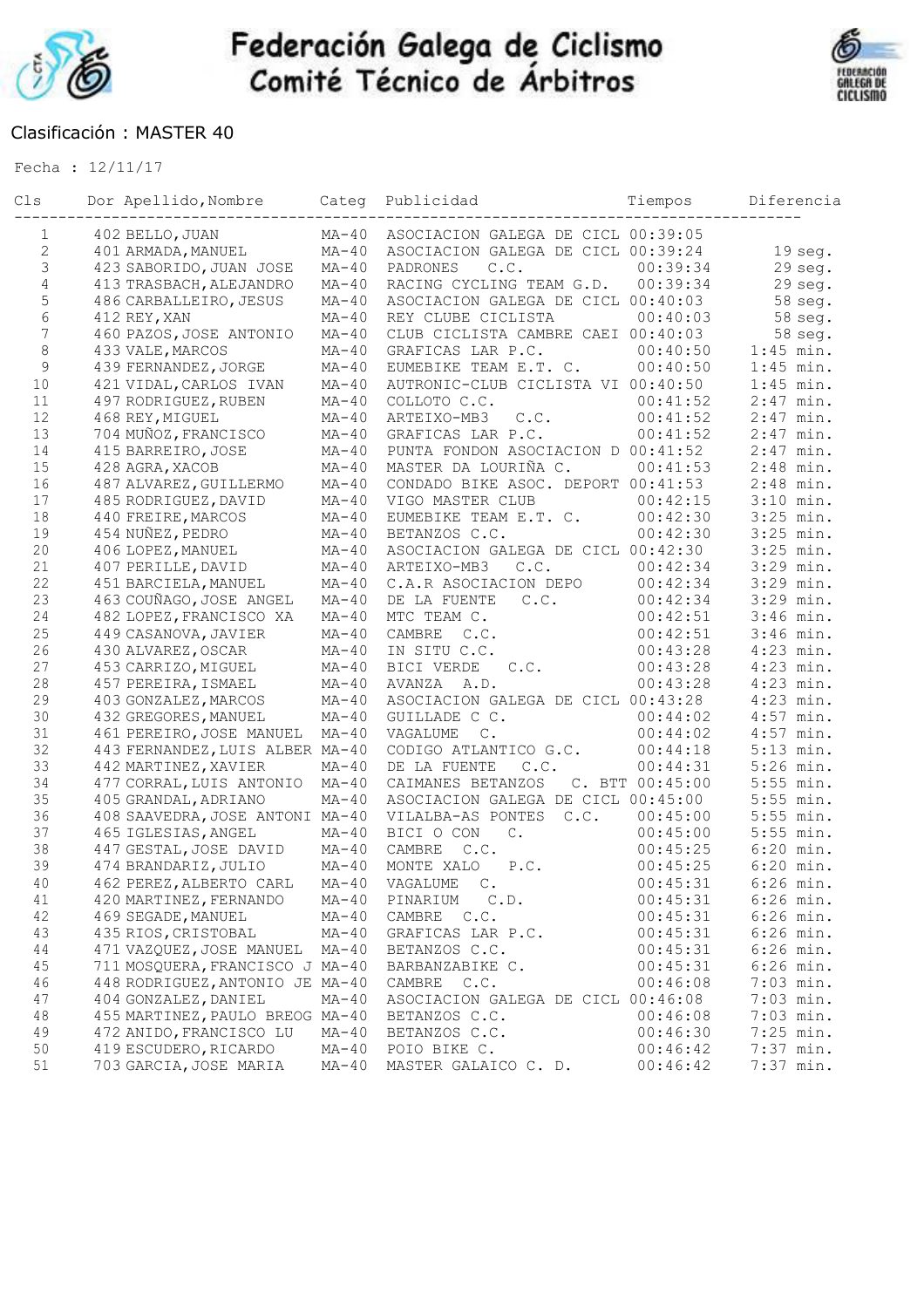Pagina 2 de 2

| 52 |    | 434 BARREIRA, MIGUEL        | $MA-40$ | GRAFICAS LAR P.C.         | 00:47:12            | $8:07$ min.  |
|----|----|-----------------------------|---------|---------------------------|---------------------|--------------|
| 53 |    | 484 PULPEIRO, MARCOS        | MA-40   | MEIRA C.C.                | 00:47:12            | $8:07$ min.  |
| 54 |    | 478 MENENDEZ, JUAN MIGUEL   | MA-40   | CAIMANES BETANZOS         | $C.$ BTT $00:47:12$ | $8:07$ min.  |
| 55 |    | 494 OUTUMURO, JOSE PABLO    | MA-40   | MACEDA C.C.               | 00:47:12            | $8:07$ min.  |
| 56 |    | 438 MUÑIZ, JUAN CARLOS      | $MA-40$ | FEDERACION GALLEGA CICLIS | 00:47:20            | $8:15$ min.  |
| 57 |    | 479 PIÑEIRO, MANUEL IGNAC   | MA-40   | MONTE XALO<br>P.C.        | 00:47:20            | $8:15$ min.  |
| 58 |    | 480 RODRIGUEZ, JORGE        | MA-40   | MEIRA C.C.                | 00:48:10            | $9:05$ min.  |
| 59 |    | 410 IGLESIAS, FRANCISCO J   | MA-40   | SPOL C.C.                 | 00:48:10            | $9:05$ min.  |
| 60 |    | 427 RODRIGUEZ, MANUEL ANG   | MA-40   | MASTER GALAICO C. D.      | 00:48:27            | $9:22$ min.  |
| 61 |    | 493 MARTINEZ, OSCAR         | MA-40   | MEIRA C.C.                | 00:48:27            | $9:22$ min.  |
| 62 | Fc | 409 CARRERA, JORGE          | MA-40   | TEAM VALWIND CYCLES C.D.  | 01:30:45            | $51:40$ min. |
| 63 |    | FC 437 BLANCO, LUIS         | MA-40   | FERROL C.C.               | 01:30:45            | $51:40$ min. |
| 64 |    | FC 475 PEREZ, JOSE MANEL    | $MA-40$ | CAIMANES BETANZOS         | $C.$ BTT $01:30:45$ | 51:40 min.   |
| 65 |    | FC 441 DE ANTA, JAVIER      | $MA-40$ | DE LA FUENTE C.C.         | 01:30:45            | 51:40 min.   |
| 66 |    | FC 495 VAZOUEZ, JOSE MANUEL | $MA-40$ | ANTELANO C.C.             | 01:30:45            | 51:40 min.   |
| 67 |    | FC 431 CORREA, JOSE ANTONIO | $MA-40$ | IN SITU C.C.              | 01:30:45            | $51:40$ min. |
| 68 |    | FC 483 CASTRO, MANUEL       | $MA-40$ | MEIRA C.C.                | 01:30:45            | 51:40 min.   |
| 69 |    | FC 422 SANCHEZ, FELIX       | MA-40   | PINARIUM C.D.             | 01:30:45            | $51:40$ min. |
| 70 |    | Fc 709 MENDEZ, Alberto      | MA-40   | CAMBRE C.C.               | 01:30:45            | $51:40$ min. |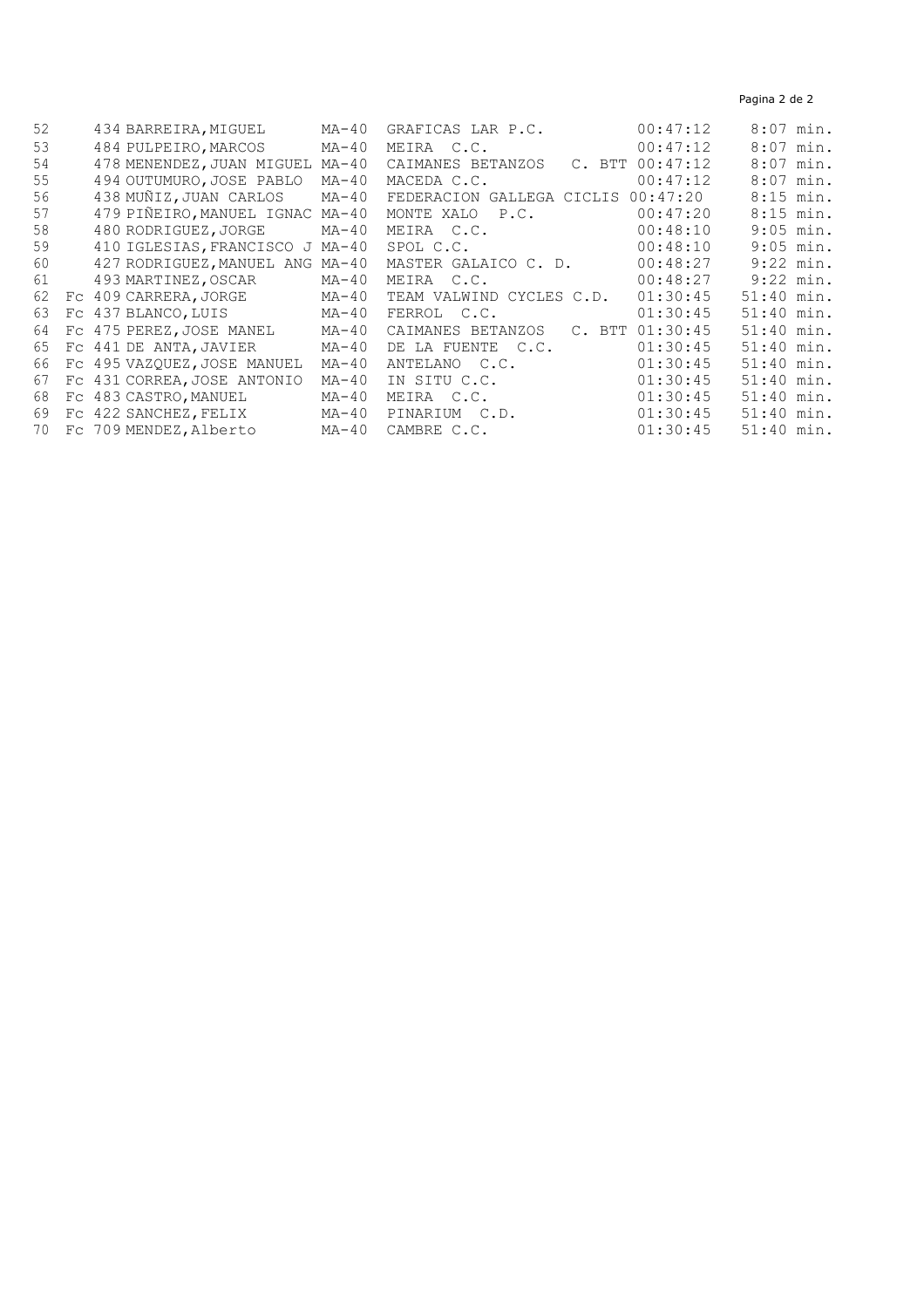



### Clasificación : FEMINAS

| Distancia | Fecha : $12/11/17$<br>Kms - Promed<br>$\overline{2}$ |         | 16.06<br>$Kms/h$ .<br>$\mathbf{L}$                        |          |                      |
|-----------|------------------------------------------------------|---------|-----------------------------------------------------------|----------|----------------------|
| Cls       | Dor Apellido, Nombre                                 | Categ   | Publicidad                                                | Tiempos  | Diferencia           |
|           | 901 CASTRO, ISABEL                                   | $F-ELI$ | CONDADO BIKE ASOC.<br>DEPORT                              | 00:44:50 |                      |
| 2         | 903 GOMEZ, MARIA JOSE                                | $F-ELI$ | C.C.<br>CAMBRE                                            | 00:45:05 | $15$ seg.            |
| 3         | 853 COSTA, Jessica                                   | $F-JUN$ | INDEPENDIENTE                                             | 00:46:30 | $1:40$ min.          |
| 4         | 855 FERNANDEZ, CARLA                                 | $F-JUN$ | CODIGO ATLANTICO G.C.                                     | 00:46:33 | $1:43$ min.          |
| 5         | 851 GARCIA, ANDREA                                   | $F-JUN$ | CAMBRE<br>C.C.                                            | 00:48:00 | $3:10$ min.          |
| 6         | 858 VILA, MARTA                                      | $F-JUN$ | XTREMBIKE<br>C.C.                                         | 00:50:02 | $5:12$ min.          |
| 7         | 857 MARTINEZ, ANTIA                                  | $F-JUN$ | ACADEMIA POSTAL-ACTYON-MA                                 | 00:50:02 | $5:12$ min.          |
| 8         | 952 TRIGO, SARA                                      | $F-S23$ | SALVATERRA DE MIÑO<br>C.C.                                | 00:52:05 | $7:15$ min.          |
| 9         | 953 GONZALEZ, ZAIDA                                  | $F-S23$ | CIDADE<br>DE LUGO<br>ESTURION<br>$\overline{\phantom{a}}$ | 00:52:35 | $7:45$ min.          |
| 10        | 856 ARIAS, ALBA                                      | $F-JUN$ | ARTEIXO-MB3 C.C.                                          | 00:53:53 | $9:03$ min.          |
| 11        | 854 DOMINGUEZ, ANA BELEN                             | $F-JUN$ | C.C.MARIN-OTTOMAN                                         | 00:53:53 | $9:03$ min.          |
| 12        | 902 MARTINEZ, XOANA                                  | $F-ELI$ | SALVATERRA DE MIÑO<br>C.C.                                | 00:58:00 | $13:10 \text{ min.}$ |
| 13        | 954 CAÑAMERO, CARLOTA                                | $F-S23$ | CORUXO C.C.                                               | 00:58:00 | $13:10 \text{ min.}$ |
| 14        | Fc 955 CASTAÑO, INES                                 | $F-S23$ | COMPOSTELANO<br>C.C.                                      | 01:00:20 | 15:30 min.           |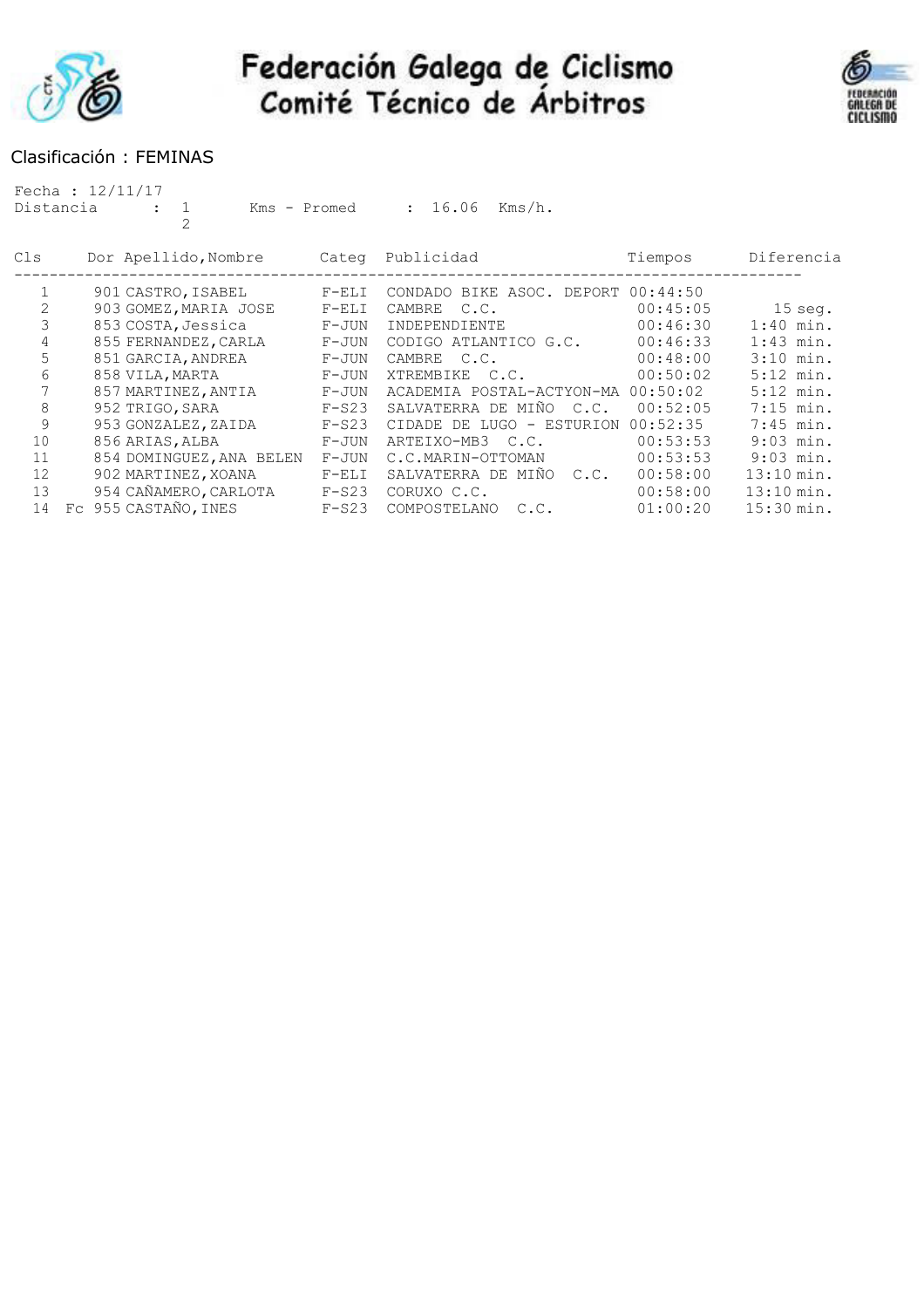



#### Clasificación : MASTER 30

| Cls            | Dor Apellido, Nombre            | Categ   | Publicidad                            | Tiempos           | Diferencia   |
|----------------|---------------------------------|---------|---------------------------------------|-------------------|--------------|
| $\mathbf 1$    | 301 CALVETE, ANDRES             | $MA-30$ | CAMBRE<br>C.C.                        | 00:38:14          |              |
| $\overline{c}$ | 305 CARRETERO, LUCIANO JE MA-30 |         | CAMBRE<br>C.C.                        | 00:38:30          | $16$ seg.    |
| $\mathfrak{Z}$ | 322 MARTIÑAN, PEDRO             | $MA-30$ | MONTE XALO<br>P.C.                    | 00:39:00          | $46$ seq.    |
| $\overline{4}$ | 329 LOPES, Manuel               | $MA-30$ | INDEPENDIENTE                         | 00:39:04          | $50$ seg.    |
| 5              | 353 MESIAS, ALEJANDRO           | $MA-30$ | CICLOSQUINTENA C.                     | 00:40:22          | $2:08$ min.  |
| 6              | 371 RODRIGUEZ, DANIEL           | $MA-30$ | MASTER DA LOURIÑA C.                  | 00:40:29          | $2:15$ min.  |
| $\overline{7}$ | 326 CHAPELA, JUAN JOSE          | $MA-30$ | $C_{\bullet}$<br>MASTER MORRAZO       | 00:40:29          | $2:15$ min.  |
| $\,8\,$        | 320 TUBIO, DARIO                | $MA-30$ | O TRISQUEL C.C.                       | 00:40:29          | $2:15$ min.  |
| $\mathsf 9$    | 328 LAGE, BRUNO                 | $MA-30$ | LIMITE BIERZO C.D.                    | 00:40:47          | $2:33$ min.  |
| 10             | 303 LAMAS, BLAS                 | $MA-30$ | CAMBRE C.C.                           | 00:41:08          | $2:54$ min.  |
| 11             | 336 VILANOVA, ANGEL             | $MA-30$ | C.C.<br>COMPOSTELANO                  | 00:41:25          | $3:11$ min.  |
| 12             | 335 CORZON, ALVARO              | $MA-30$ | DUMBRIA C.C.                          | 00:41:25          | $3:11$ min.  |
| 13             | 306 FERNANDEZ, MARCOS           | $MA-30$ | VILALBA-AS PONTES<br>C.C.             | 00:41:25          | $3:11$ min.  |
| 14             | 350 SEIJO, SANTIAGO             | $MA-30$ | DEL MAR DE MUGARDOS<br>$\mathbb{C}$ . | 00:41:25          | $3:11$ min.  |
| 15             | 337 MENDEZ, ALFONSO             | $MA-30$ | CHANTADINO C.C.                       | 00:41:55          | $3:41$ min.  |
| 16             | 321 ESCUDERO, ALEXANDRE R MA-30 |         | MOTO BIKE<br>P.C.                     | 00:42:08          | $3:54$ min.  |
| 17             | 370 MIGUEZ, JUAN JOSE           | $MA-30$ | MANZANILLO P.C.                       | 00:42:08          | $3:54$ min.  |
| 18             | 345 LOUZAO, ALEJANDRO           | $MA-30$ | ASOCIACION GALEGA DE CICL 00:42:12    |                   | 3:58 min.    |
| 19             | 327 ILLODO, ALBERTO             | $MA-30$ | MASTER GALAICO C. D.                  | 00:42:51          | $4:37$ min.  |
| $20$           | 357 LLERENA, CRISTOBAL          | $MA-30$ | O TRISQUEL C.C.                       | 00:42:59          | $4:45$ min.  |
| 21             | 368 CANOSA, UXIO                | $MA-30$ | OS ESFOLA ARROS C.C.                  | 00:42:59          | $4:45$ min.  |
| 22             | 348 PEREZ, JOSE BENITO          | $MA-30$ | ACADEMIA POSTAL-ACTYON-MA 00:42:59    |                   | $4:45$ min.  |
| 23             | 340 PESQUEIRA, OMAR             | $MA-30$ | BICI O CON C.                         | 00:42:59          | $4:45$ min.  |
| 24             | 374 FERNANDEZ, ALEJANDRO        | $MA-30$ | CIDADE DE LUGO<br>C. C.               | 00:42:59          | $4:45$ min.  |
| 25             | 304 SANCHEZ, ALEJANDRO          | $MA-30$ | CAMBRE<br>C.C.                        | 00:42:59          | $4:45$ min.  |
| 26             | 313 ALBAR, FRANCISCO            | $MA-30$ | POIO BIKE C.                          | 00:42:59          | $4:45$ min.  |
| 27             | 346 MENDEZ, PABLO DANIEL        | $MA-30$ | OSCAR PEREIRO<br>FUNDACION            | 00:42:59          | $4:45$ min.  |
| 28             | 316 CATOIRA, ALBERTO            | $MA-30$ | C.C.<br>PADRONES                      | 00:44:28          | $6:14$ min.  |
| 29             | 309 RODRIGUEZ, ELOY             | $MA-30$ | VARA E PEDAL A.D.R.                   | 00:44:46          | $6:32$ min.  |
| 30             | 307 ESTEVEZ, Javier             | $MA-30$ | VERIN                                 | 00:44:49          | $6:35$ min.  |
| 31             | 323 VAZQUEZ, JAVIER             | $MA-30$ | MONTE XALO<br>P.C.                    | 00:44:49          | $6:35$ min.  |
| 32             | 366 VIGIL, CHRISTIAN            | $MA-30$ | EL CORNEYU C.C.                       | 00:45:27          | $7:13$ min.  |
| 33             | 372 PUIME, Ivan                 | $MA-30$ | VAGALUME C.C.                         | 00:45:40          | $7:26$ min.  |
| 34             | 342 ANDRADE, ROBERTO            | $MA-30$ | BETANZOS C.C.                         | 00:46:15          | $8:01$ min.  |
| 35             | 362 BARREIRO, MIGUEL            | $MA-30$ | PUNTA FONDON ASOCIACION D 00:46:31    |                   | $8:17$ min.  |
| 36             | 355 CANDAL, JUAN CARLOS         | $MA-30$ | CAMBRE C.C.                           | 00:46:31          | $8:17$ min.  |
| 37             | 315 MARTINEZ, PABLO             | MA-30   | PINARIUM C.D.                         | 00:47:50          | $9:36$ min.  |
| 38             | Fc 359 VIDAL, DAVID             | $MA-30$ | CAIMANES BETANZOS                     | C. BTT $01:30:20$ | $52:06$ min. |
| 39             | Fc 373 CAMPOS, RUBEN            | $MA-30$ | OSCAR PEREIRO<br>FUNDACION            | 01:30:20          | 52:06 min.   |
| 40             | Fc 369 PADIN, Manuel            | $MA-30$ | BUEU C.C.                             | 01:30:20          | 52:06 min.   |
| 41             | FC 365 MIRAMONTES, RUBEN        | $MA-30$ | RUTAS CELTAS BTT C.                   | 01:30:20          | 52:06 min.   |
| 42             | FC 338 SEIJO, MANUEL            | $MA-30$ | CAIMANES BETANZOS                     | C. BTT 01:30:20   | 52:06 min.   |
| 43             | FC 364 SEOANE, PABLO            | $MA-30$ | COMPOSTELANO<br>C.C.                  | 01:30:20          | $52:06$ min. |
| 44             | FC 343 COSTAL, ELIAS            | $MA-30$ | ASOCIACION GALEGA DE CICL 01:30:20    |                   | 52:06 min.   |
|                |                                 |         |                                       |                   |              |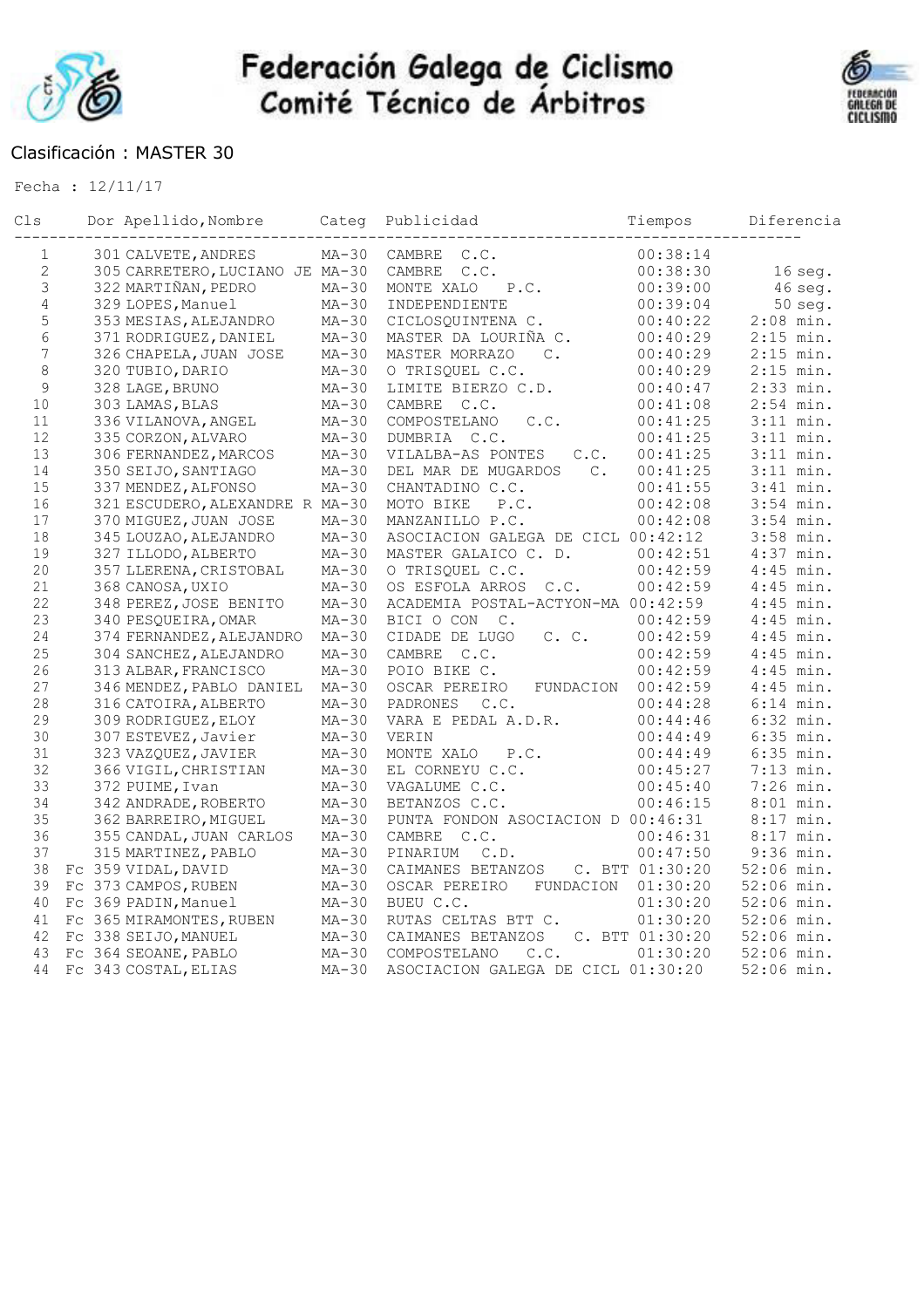



### Clasificación : JUNIORS

| Cls            | Dor Apellido, Nombre    | Categ   | Publicidad                | Tiempos  | Diferencia           |
|----------------|-------------------------|---------|---------------------------|----------|----------------------|
|                | 213 SUAREZ, JORGE       | $JUN-2$ | CIDADE DE LUGO - ESTURION | 00:40:00 |                      |
| $\overline{2}$ | 212 LOPEZ, ROI          | $JUN-1$ | COMPOSTELANO<br>C.C.      | 00:40:11 | $11$ seg.            |
| 3              | 203 GIRALDEZ, ADRIAN    | $JUN-1$ | SERVICIOS LOGISTICOS SOUT | 00:40:44 | 44 seg.              |
| 4              | 206 LORENZO, BORJA      | $JUN-1$ | <b>NORINVER</b>           | 00:41:10 | $1:10$ min.          |
| 5              | 204 LOPEZ, MANUEL       | $JUN-1$ | PADRONES C.C.             | 00:41:20 | $1:20$ min.          |
| 6              | 208 FERNANDEZ, MARIO    | $JUN-1$ | O ROSAL C.C.              | 00:41:41 | $1:41$ min.          |
|                | 225 GARCIA, IGNACIO     | $JUN-1$ | BEMBIBRE BTT C.D.         | 00:42:25 | $2:25$ min.          |
| 8              | 222 CARRERA, NICOLAS    | $JUN-2$ | CORUXO C.C.               | 00:43:15 | $3:15$ min.          |
| 9              | 211 BARREIRO, JONATHAN  | $JUN-2$ | COMPOSTELANO<br>C.C.      | 00:43:40 | $3:40$ min.          |
| 10             | 215 FERNANDEZ, OSCAR    | JUN-1   | AVANZA A.D.               | 00:44:00 | $4:00$ min.          |
| 11             | 219 GARCIA, SERGIO      | $JUN-2$ | 2.0 SPORT TEAM CLUB       | 00:45:05 | $5:05$ min.          |
| 12             | 228 EIRABELLA, RAUL     | $JUN-1$ | POIO BIKE C.              | 00:45:49 | 5:49 min.            |
| 13             | 226 SAN MARTIN, UXIO    | $JUN-2$ | PADRONES C.C.             | 00:46:32 | $6:32$ min.          |
| 14             | 210 RODRIGUEZ, DAVID    | $JUN-2$ | IN SITU C.C.              | 00:48:44 | $8:44$ min.          |
| 15             | Fc 217 FIGUEROA, OSCAR  | $JUN-2$ | ARTEIXO-MB3<br>C.C.       | 00:59:49 | 19:49 min.           |
| 16             | FC 229 SAMPEDRO, MANUEL | $JUN-1$ | BARBANZA C.C.             | 00:59:49 | 19:49 min.           |
| 17             | Fc 223 SANIN, DANIEL    | JUN-1   | COMPOSTELANO<br>C.C.      | 00:59:49 | $19:49 \text{ min.}$ |
|                |                         |         |                           |          |                      |